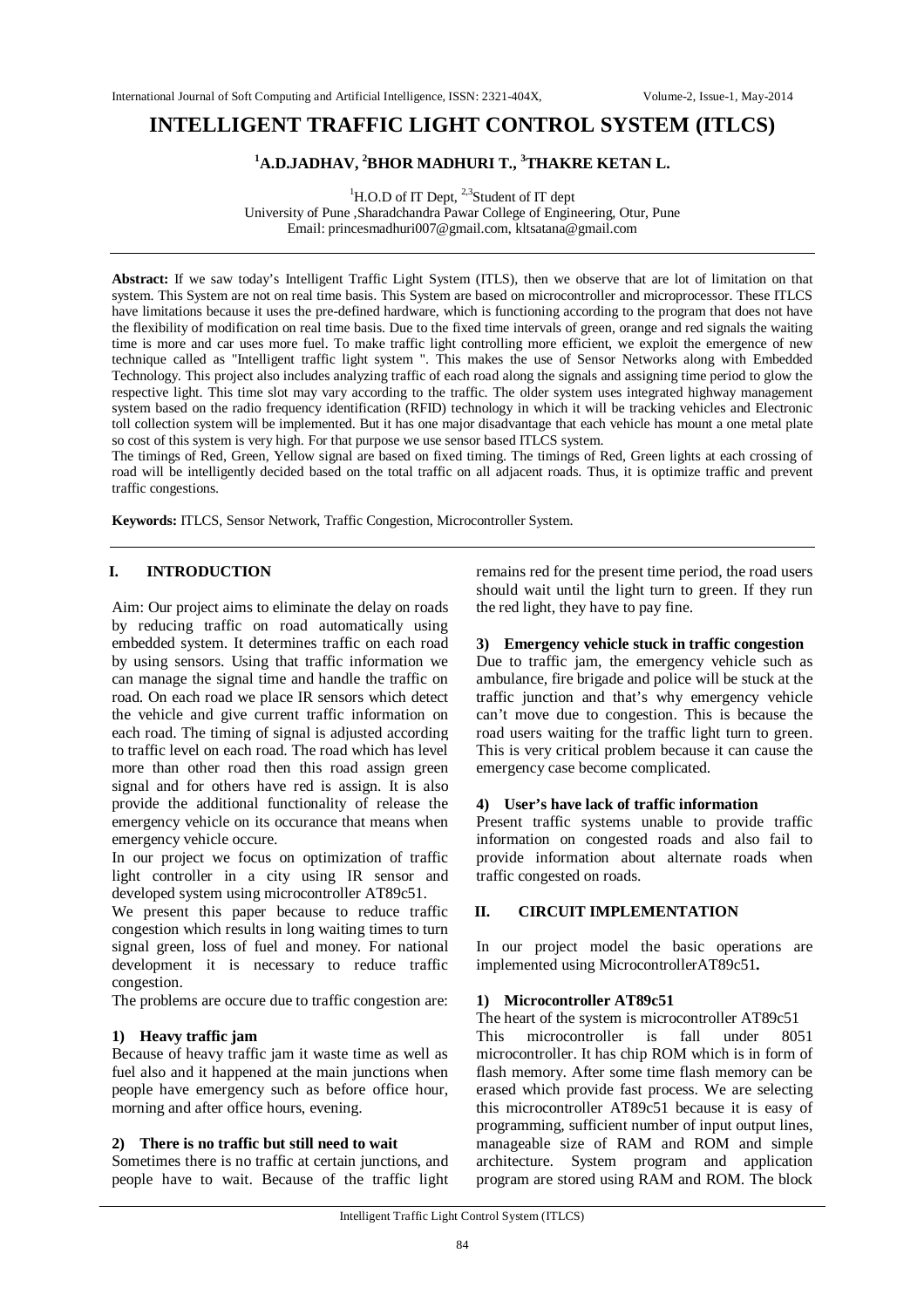International Journal of Soft Computing and Artificial Intelligence, ISSN: 2321-404X, Volume-2, Issue-1, May-2014

diagram of ITLCS consists of the microcontroller, input switching matrix, Real Time Clock 1307, Clock circuit, Relay Driver ULN 2003, LED interfacing circuit.

## **2) IR Sensor:**

This IR sensor detects vehicle and also detect the emergency vehicle. Thermal radiation is emitted by all the objects in the infrared spectrum. The infrared sensordetects this type of radiation which is not visible to human eye.

Advantages

- · Easy for interfacing
- · Readily available in market
- Working

The basic idea is to make use of IR LEDs to send the infrared waves to the object. Another IR diode of the same type is to be used to detect the reflected wave from the object[6]. For example, when emergency vehicle come like ambulance, police etc is come which have already set sensor that time sensor detects this emergency vehicle and sender, receiver sensor send signals to each other. When IR receiver is used to infrared light, a voltage difference is produced. At less voltage which is produced can be hardly detected and therefore operational amplifiers (Op-amps) are used to detect low voltages accurately.

The signals generate from sensor will be applied to input switching circuit. These input signals which generate from sensors will be in the form of digital signals that indicate to presence or absence of a vehicle. These digital signals from each road will be given to the input port of microcontroller, where the microcontroller will determine the length of vehicle at each road and counts the length of each road and decide to on which road which signal is glow[7]. This information is the input to microcontroller to determine the various timing signals where the ON and OFF time of the four junctions will be calculated by microcontroller, in order to keep the waiting time minimum and these signals will be applied to two relay drivers which consist of ULN 2003[4,5].

## **3) Relay Driver ULN 200**

These relay drivers are level shifters and current amplifiers. The output of relay driver is applied to Red, Green and Orange LED at each junction.

## **4) IC 24C6**

IC 24C61 is one type ofIC used for I2C interface. There is one LCD display is provided to each signal. LCD Display will indicate the time left for the signal to become green i.e. it indicates the time for a vehicle has to wait at a particular junction. We can use a good contact LED displays which will be visible from a longer distance.



**Fig1: Block diagram of ITLCS**

## **III. SYSTEM ARCHITECTURE**



## Methodology:

1. Sensor Send the current traffic information to microcontroller.

2. Microcontroller analyze the sensor &it's way.

3. Microcontroller decides the traffic level of each road.

4. Then Microcontroller take decision of glowing signals.

5. Then system store the traffic information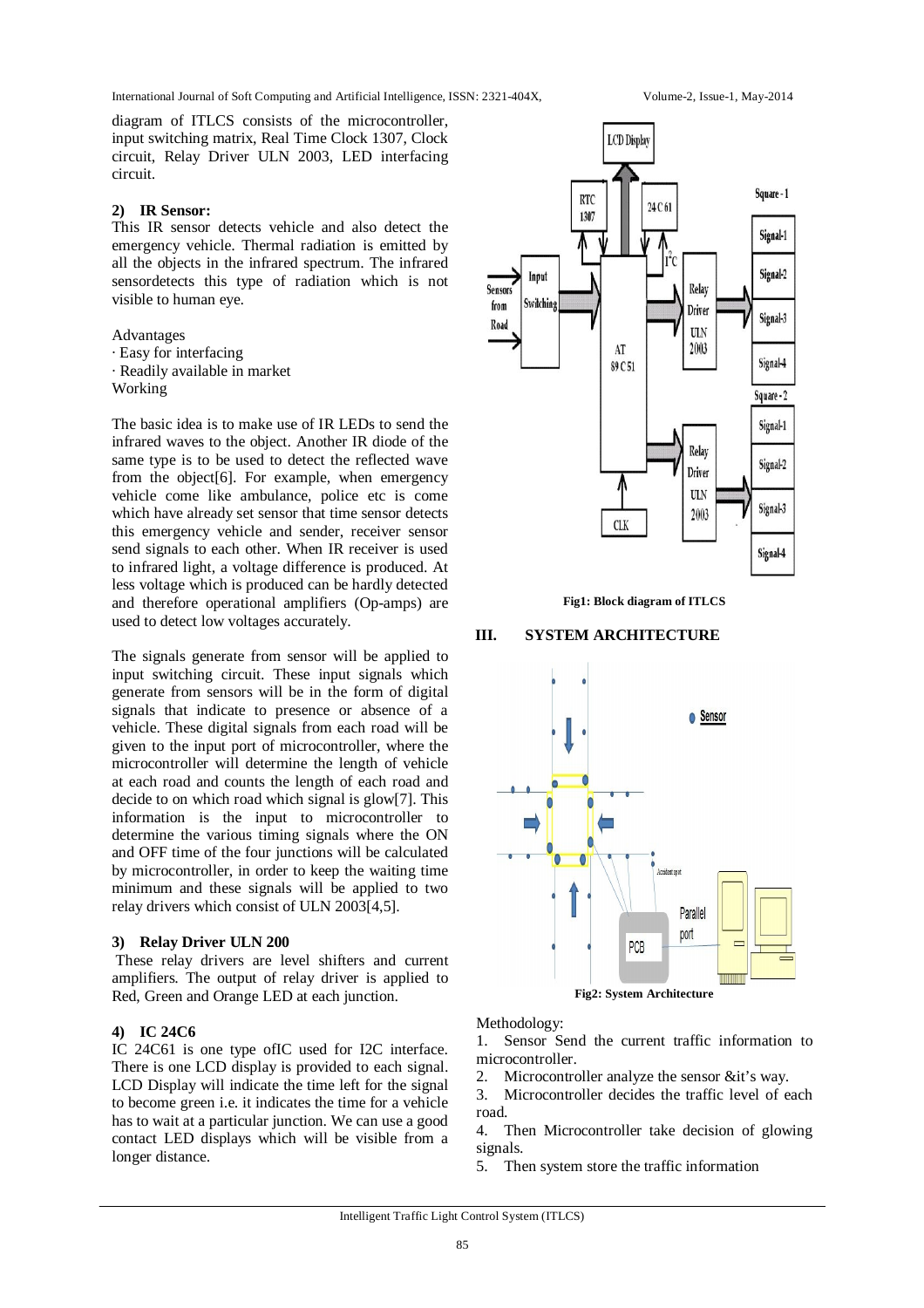International Journal of Soft Computing and Artificial Intelligence, ISSN: 2321-404X, Volume-2, Issue-1, May-2014

In above Fig.2 shows system architecture of ITLCS in which sensor send traffic information to PCB in the binary form. PCB will store this information in the form of hexadecimal and send this traffic information to the system. System stores this information in the decimal form so that user can easily read this information and control the traffic congestion.



**Fig3: Flowchart of ITLCS**

Steps to handle system:

- 1. Log into System
- 2. Select control type
- 3. If Automatic mode select then go to step  $4<sup>th</sup>$  else go to step 8th
- 4. If Automatic control activated
- 5. Assign time period for green, yellow signal
- 6. If emergency vehicle isoccure then go to step 4
- 7. If rally come then go to step 8
- 8. Manual control activated

9. Assign time period for green, yellow signal according to that particular road

10. If emergency over then go to step 4



**Fig 4: Track of Intelligent Traffic Controller System**



**Fig5: Track of Intelligent Traffic Controller System**

#### **IV. SOFTWARE IMPLEMENTATION**

In this project the admin plays an important role for setting time to particular signal, so the rights of admin must be preserved .It can be done with the help of authentication that means by providing username and password.

So password must be the combination of alphabets and numbers with the minimum 6 characters. In case of absence of admin, person other than admin cannot modify the process of assigning time-slot to signal without permission of the admin.

| Registration-            |                                |
|--------------------------|--------------------------------|
| <b>UserName</b>          | <b>Traffic</b>                 |
| Password                 | 1234                           |
| <b>Confirm Password</b>  | 1234                           |
| <b>Security Question</b> | What is your Nick Name???<br>٠ |
| Answer                   | xyz                            |
|                          | Save<br>Cancel                 |



| Login    |                        |  |
|----------|------------------------|--|
| UserName | ram                    |  |
| Password | <b>KRA</b>             |  |
|          | <b>Forget Password</b> |  |
|          | Cancel<br>Login        |  |





**Fig 8: Intelligent Traffic Controller System**

#### Intelligent Traffic Light Control System (ITLCS)